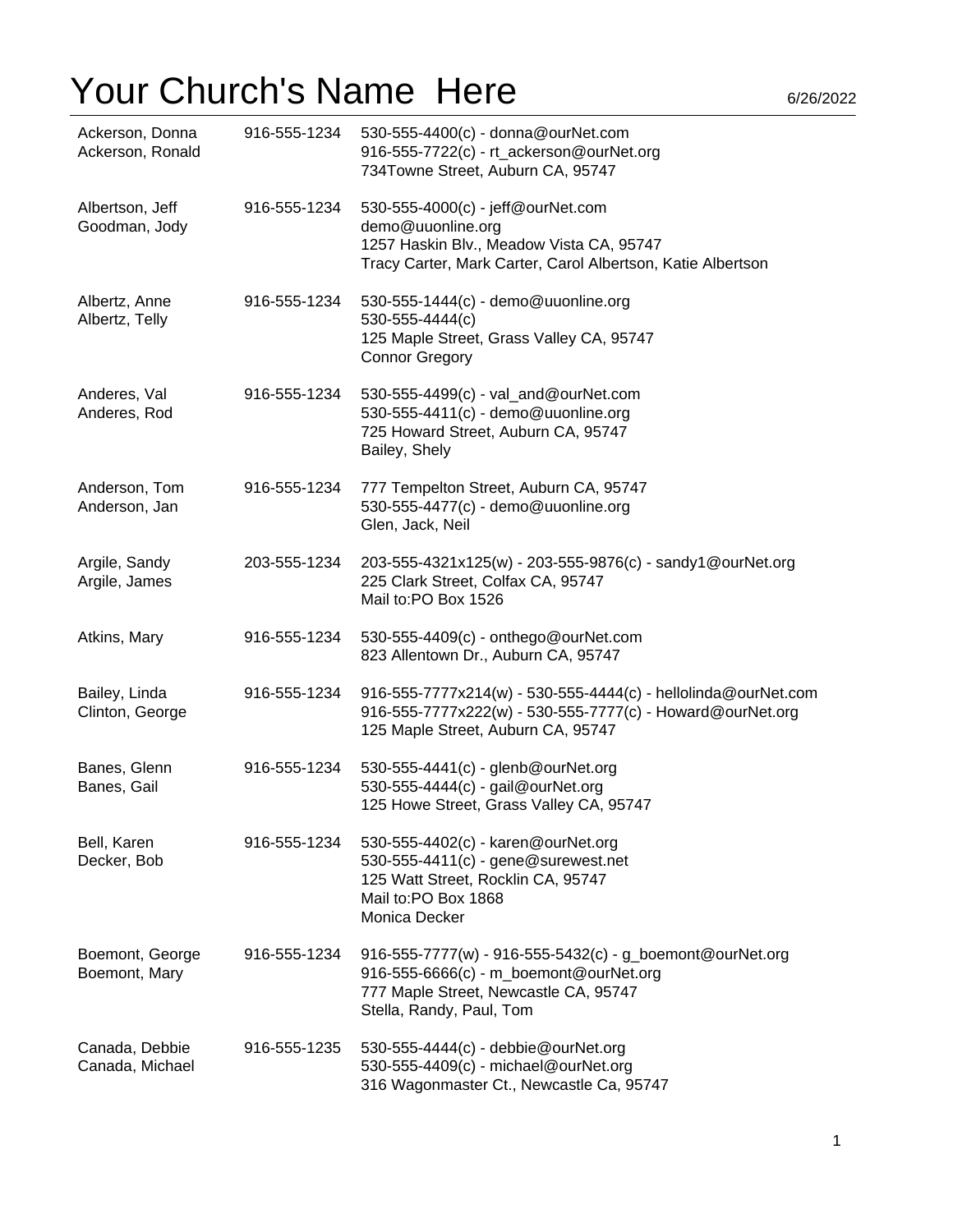| Candle, Jane                     | 916-555-1234 | theflame@ourNet.org<br>777 Flower Street, Newcastle CA, 95747                                                                                                    |
|----------------------------------|--------------|------------------------------------------------------------------------------------------------------------------------------------------------------------------|
| Canton, Thomas<br>Wilson, Peggy  | 916-555-1234 | tcanada@ourNet.org<br>916-555-7777(w) - demo@uuonline.org<br>125 Maple Street, Auburn CA, 95747                                                                  |
| Chandler, Nell                   | 916-555-1234 | 916-555-7777(w) - 530-555-7777(c) - chandler@ourNet.org<br>127 Neilo Street, Foresthill CA, 95747<br>Bill, Kate                                                  |
| Clinton, George<br>Bailey, Linda | 916-555-1234 | 916-555-7777x222(w) - 530-555-7777(c) - Howard@ourNet.org<br>916-555-7777x214(w) - 530-555-4444(c) - hellolinda@ourNet.com<br>125 Maple Street, Auburn CA, 95747 |
| Coffee, Michael                  | 916-555-1234 | 530-555-4406(c) - demo@uuonline.org<br>125 Maple Street, Auburn CA, 95747                                                                                        |
| Collins, Phil                    | 916-555-1234 | 530-555-4876(c) - demo@uuonline.org<br>125 Maple Street, Granite Bay CA, 95747<br>Robert, Betty, Kevin                                                           |
| Curtis, Bee                      | 916-555-1234 | demo@uuonline.org<br>125 Maple Street, Auburn CA, 95747                                                                                                          |
| Dalton, Dave<br>Dalton, Betty    | 916-555-1234 | 916-555-7777(w) - 530-555-4405(c) - dave_dalton@ourNet.org<br>530-555-4487(c) - demo@uuonline.org<br>125 Maple Street, Granite Bay CA, 95747<br>Scott, Melanie   |
| Dalton, Joan<br>Dalton, Lee      | 916-555-1234 | 916-555-7777(w) - 530-555-7777(c) - demo@uuonline.org<br>530-555-4098(c)<br>125 Maple Street, Greenwood CA, 95747<br>Mail to:PO Box 412<br>Sammy                 |
| Dane, Tom                        | 916-555-1234 | 916-555-7777(w) - 530-555-4440(c) - demo@uuonline.org<br>125 Maple Street, Penryn CA, 95747<br>Bob, George                                                       |
| Decker, Bob<br>Bell, Karen       | 916-555-1234 | 530-555-4411(c) - gene@surewest.net<br>530-555-4402(c) - karen@ourNet.org<br>125 Watt Street, Rocklin CA, 95747<br>Mail to:PO Box 1868<br>Monica Decker          |
| DeGeorge, Suzanne                | 916-555-1234 | 530-555-4432(c) - demo@uuonline.org<br>125 Maple Street, Granite Bay CA, 95747<br>Hellen, Lisa                                                                   |
| Denver, Ann                      | 916-555-1234 | 916-555-7777(w) - 530-555-4476(c) - demo@uuonline.org<br>125 Maple Street, Roseville CA, 95747<br>Julia Smith, Geoffrey Dolle                                    |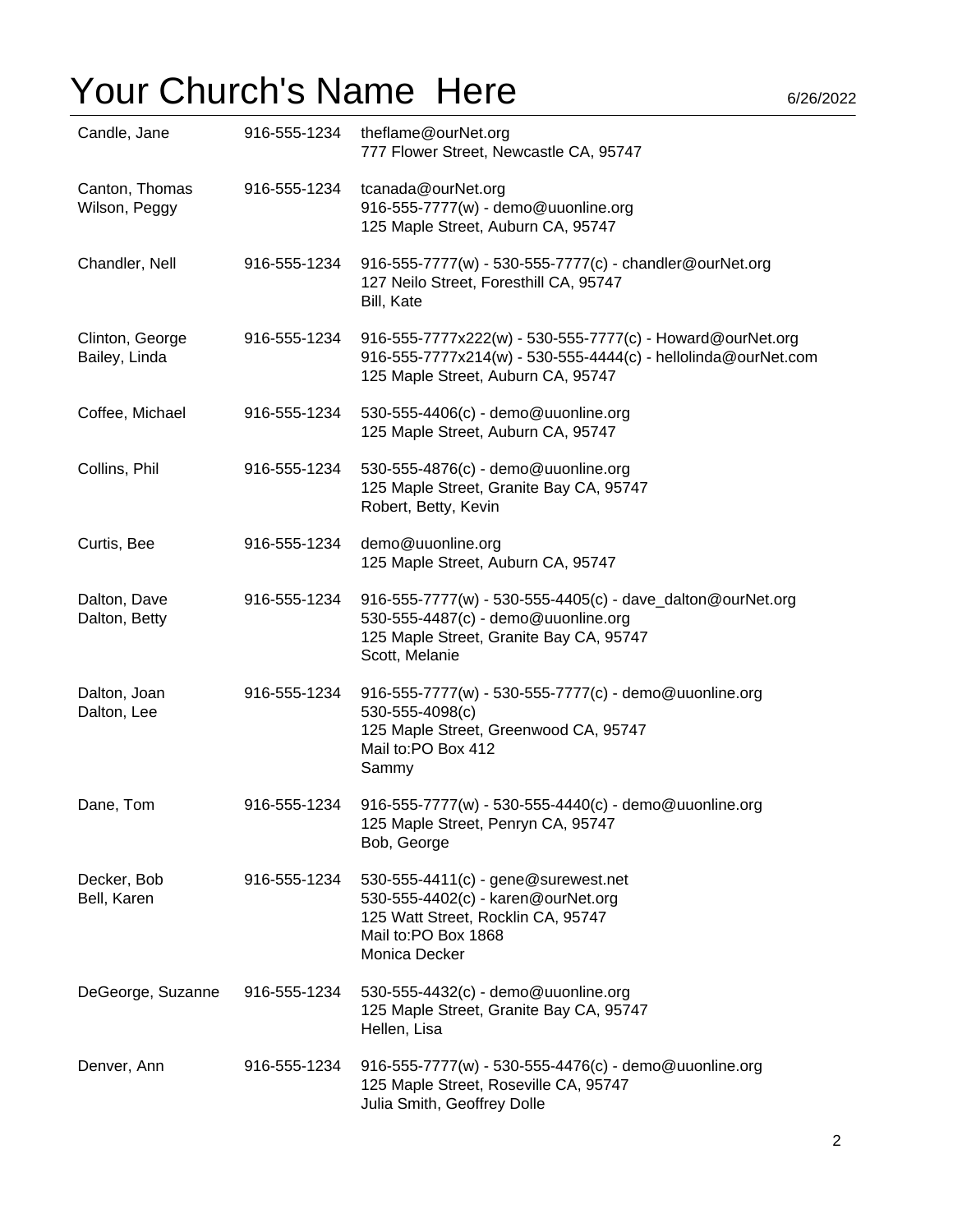| Downs, Sue                       | 916-555-1234 | 916-555-7777(w) - 530-555-4412(c) - demo@uuonline.org<br>125 Maple Street, Colfax CA, 95747                                                                       |
|----------------------------------|--------------|-------------------------------------------------------------------------------------------------------------------------------------------------------------------|
| Ellders, Tom<br>Ellders, Mary    | 916-555-1234 | 530-555-4444(c)<br>916-555-7777(w) - 530-555-4234(c) - demo@uuonline.org<br>125 Maple Street, Auburn CA, 95747<br>Joe, Anthony                                    |
| Fairwell, Don<br>Fairwell, Cathy | 916-555-1234 | 916-555-7777(w)<br>demo@uuonline.org<br>125 Maple Street, Auburn CA, 95747                                                                                        |
| Fellows, Dawn                    | 916-555-1234 | demo@uuonline.org<br>125 Maple Street, West Burke VT, 95747                                                                                                       |
| Fine, Sue                        | 916-555-1234 | demo@uuonline.org<br>125 Maple Street, Lincoln CA, 95747                                                                                                          |
| Fraklin, Lisa                    | 916-555-1234 | 916-555-7777(w) - demo@uuonline.org<br>125 Maple Street, Roseville CA, 95747<br>Mail to:509 Wrangler Court                                                        |
| French, Gary<br>French, Laura    | 916-555-1234 | demo@uuonline.org<br>125 Maple Street, Rocklin CA, 95747<br>Ike, Mary                                                                                             |
| Frost, Howard                    | 916-555-1234 | demo@uuonline.org<br>125 Maple Street, Colfax CA, 95747                                                                                                           |
| Frost, Laura                     | 916-555-1234 | demo@uuonline.org<br>125 Maple Street, Roseville CA, 95747<br>Tina Sally, Cali Sally                                                                              |
| Glass, Kim                       | 916-555-1234 | demo@uuonline.org<br>125 Maple Street, Auburn CA, 95707                                                                                                           |
| Glimer, Rick<br>Glimer, Arlene   | 916-555-1234 | 125 Maple Street, Rocklin CA, 95747<br>demo@uuonline.org<br>Matt                                                                                                  |
| Glover, Jenny                    | 916-555-1234 | demo@uuonline.org<br>125 Maple Street, Newcastle CA, 95747                                                                                                        |
| Gold, Nancy                      | 916-555-1234 | demo@uuonline.org<br>125 Maple Street, Auburn CA, 95707                                                                                                           |
| Goodman, Jody<br>Albertson, Jeff | 916-555-1234 | demo@uuonline.org<br>530-555-4000(c) - jeff@ourNet.com<br>1257 Haskin Blv., Meadow Vista CA, 95747<br>Tracy Carter, Mark Carter, Carol Albertson, Katie Albertson |
| Grim, Jack Mr                    | 717 259 9191 | 916-783-1011(c) - grim@sleep.com<br>9 Renolds Drive, East Berlin PA, 17316<br>Mike                                                                                |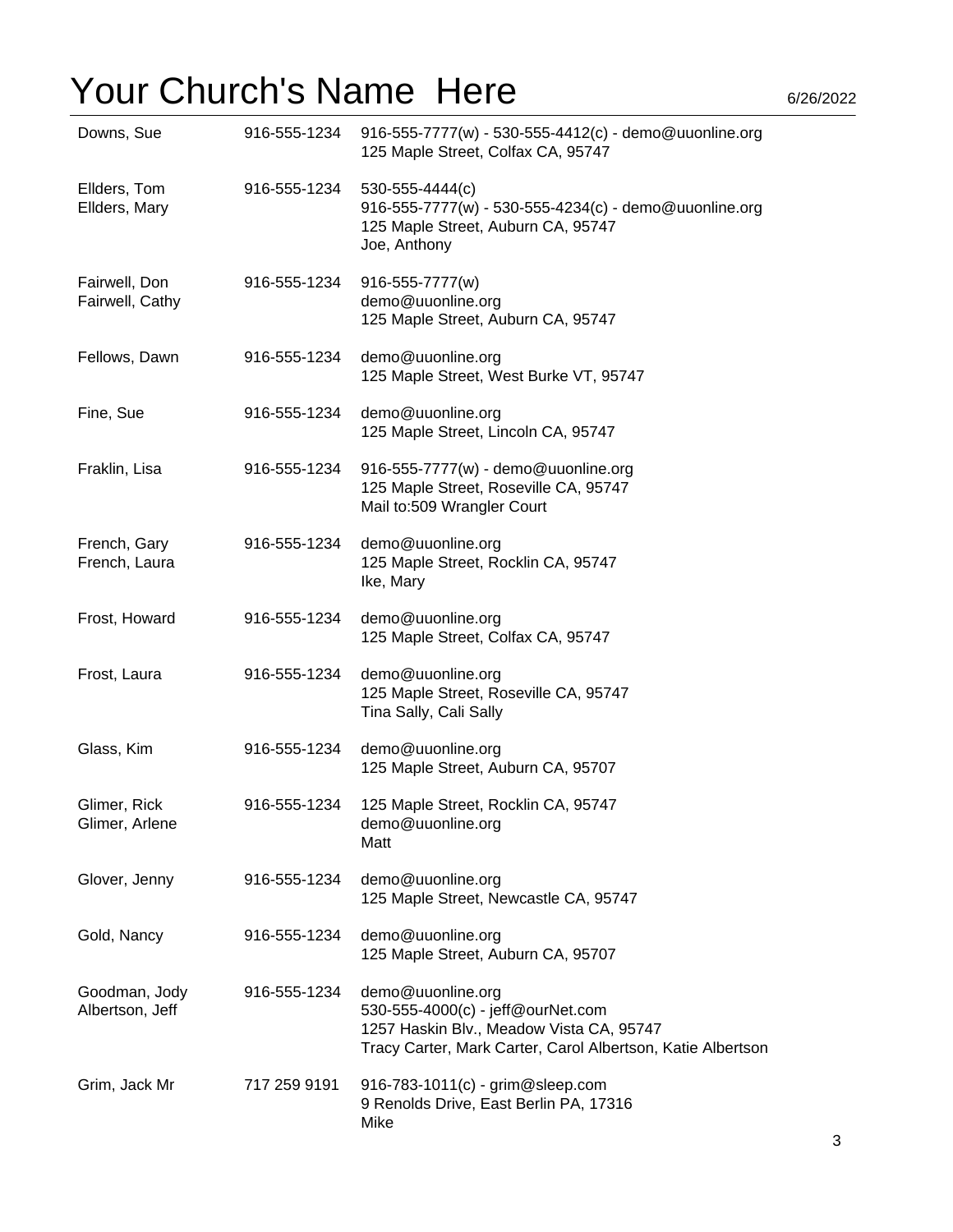| Halson, Jack                     | 916-555-1234 | demo@uuonline.org<br>125 Maple Street, Auburn CA, 95707                           |
|----------------------------------|--------------|-----------------------------------------------------------------------------------|
| Hankey, Eugene<br>Hankey, Connie | 916-555-1234 | 125 Maple Street, Auburn CA, 95747<br>demo@uuonline.org<br>Rosalie, Raleigh       |
| Hansen, Jean                     | 916-555-1234 | demo@uuonline.org<br>125 Maple Street, Newcastle CA, 95747                        |
| Harris, Jim                      | 916-555-1234 | demo@uuonline.org<br>125 Maple Street, Rocklin CA, 95747<br>Jane                  |
| Hayward, Millee                  | 916-555-1234 | demo@uuonline.org<br>125 Maple Street, Auburn CA, 95747                           |
| Hefner, Maureen                  | 916-555-1234 | demo@uuonline.org<br>125 Maple Street, Weimar CA, 95747<br>Mail to:P.O. Box 1079  |
| Hering, Kathleen                 | 916-555-1234 | demo@uuonline.org<br>125 Maple Street, San Jose CA, 95747                         |
| Highline, Jon<br>Highline, Doris | 916-555-1234 | 125 Maple Street, Roseville CA, 95747<br>demo@uuonline.org                        |
| Hillton, Barbara                 | 916-555-1234 | 530-555-7777(c) - demo@uuonline.org<br>125 Maple Street, Citrus Heights CA, 95747 |
| Holter, Marian                   | 916-555-1234 | demo@uuonline.org<br>125 Maple Street, Auburn CA, 95747                           |
| Howel, Everett                   | 916-555-1234 | demo@uuonline.org<br>125 Maple Street, Lincoln CA, 95747                          |
| Jayson, Carolyn                  | 916-555-1234 | demo@uuonline.org<br>125 Maple Street, Roseville CA, 95747                        |
| Jensen, Marla                    | 916-555-1234 | 916-555-7777(w) - demo@uuonline.org<br>125 Maple Street, Auburn CA, 95747         |
| Johnson, George                  | 916-555-1234 | geneballard@surewest.net<br>125 Maple Street, Lincoln CA, 95747                   |
| Jones, Rev. Mary                 |              | revMary@earthlink.com                                                             |
| Karter, Jane                     | 916-555-1234 | janesee@ourNet.org<br>435 Lemon Street, Rocklin CA, 95747                         |
| Kasse, Dolly                     | 916-555-1234 | demo@uuonline.org<br>125 Maple Street, Applegate Ca, 95747                        |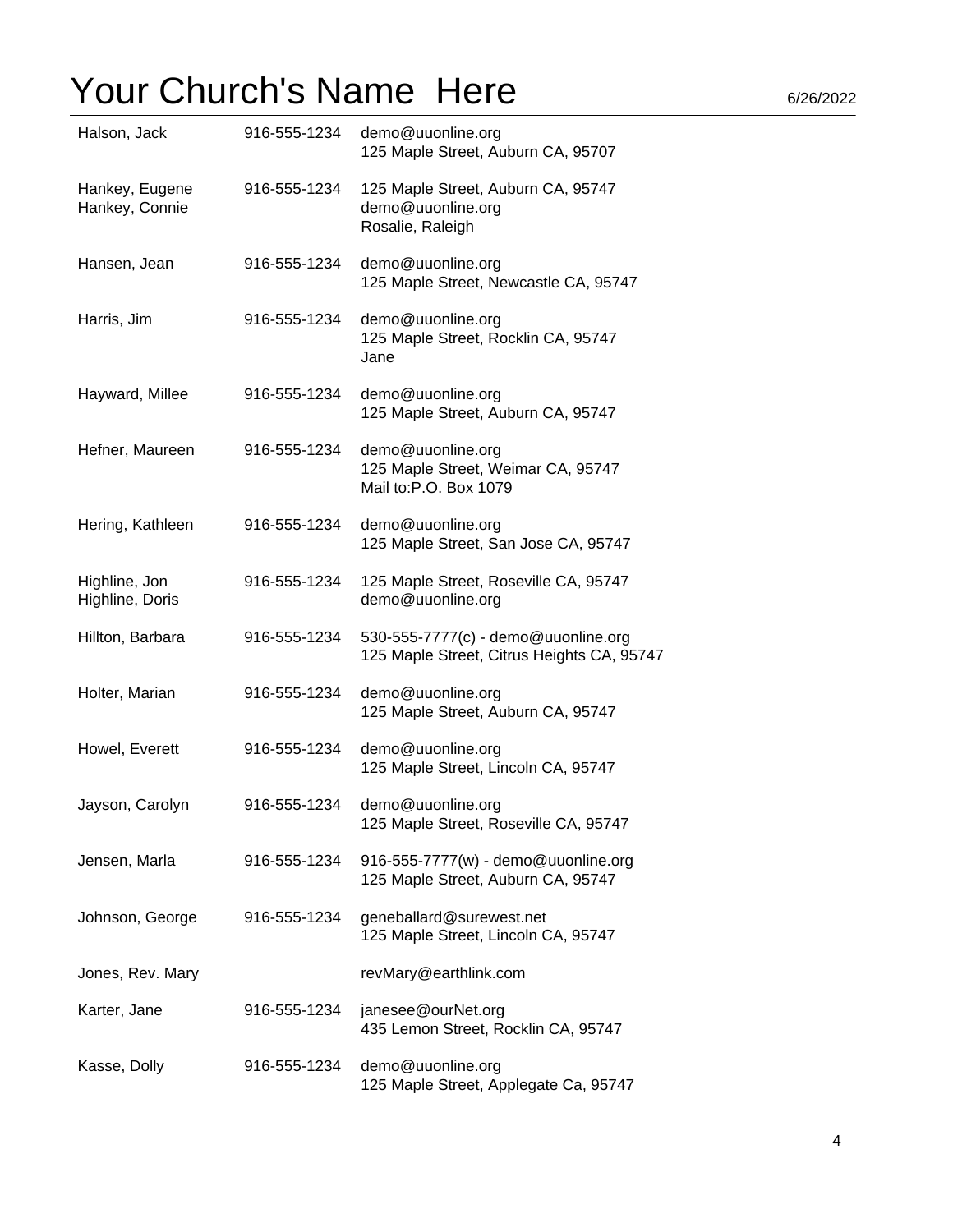| Katz, Bruce<br>Katz, Pat         | 916-555-1234 | 916-555-7777(w) - demo@uuonline.org<br>125 Maple Street, Auburn CA, 95747                        |
|----------------------------------|--------------|--------------------------------------------------------------------------------------------------|
| Kelley, Don                      | 916-555-1234 | demo@uuonline.org<br>125 Maple Street, Nevada City CA, 95747                                     |
| Knott, Mare Jane                 | 916-555-1234 | demo@uuonline.org<br>125 Maple Street, Colfax CA, 95747                                          |
| Kool, Lory                       | 916-555-1234 | demo@uuonline.org<br>125 Maple Street, Auburn CA, 95747                                          |
| Kowel, Barbara                   | 916-555-1234 | demo@uuonline.org<br>125 Maple Street, Auburn CA, 95747                                          |
| Lester, Art                      | 916-555-1234 | geneballard@surewest.net<br>125 Maple Street, San Francisco CA, 95747<br>Mail to:PO Box 14033    |
| Loots, Roy                       | 916-555-1234 | demo@uuonline.org<br>125 Maple Street, Newcastle CA, 95747                                       |
| Lostel, Susan                    | 916-555-1234 | demo@uuonline.org<br>125 Maple Street, Grass Valley CA, 95747<br>Alex                            |
| Main, Barbara                    | 916-555-1234 | demo@uuonline.org<br>125 Maple Street, Meadow Vista CA, 95747<br>Devin Wirgart                   |
| Mason, Charles                   | 916-555-1234 | demo@uuonline.org<br>125 Maple Street, Loomis CA, 95747<br>Alex, Andrea, Jessica                 |
| Masters, Olive A.                | 916-555-1234 | demo@uuonline.org<br>125 Maple Street, Auburn CA, 95747                                          |
| McDermit, Mike<br>McDermit, Lisa | 916-555-1234 | 125 Maple Street, Auburn CA, 95747<br>530-555-7777(c) - demo@uuonline.org<br>Emma, Bryan         |
| Mitchell, Ginger                 | 916-555-1234 | demo@uuonline.org<br>125 Maple Street, Auburn CA, 95747<br>Chalen, Peter                         |
| Moriss, Joan                     | 916-555-1234 | demo@uuonline.org<br>125 Maple Street, Meadow Vista CA, 95747<br>Mail to:PO Box 243              |
| Pallson, Maureen                 | 916-555-1234 | 916-555-7777(w) - demo@uuonline.org<br>125 Maple Street, Auburn CA, 95747<br>Mail to:PO Box 4561 |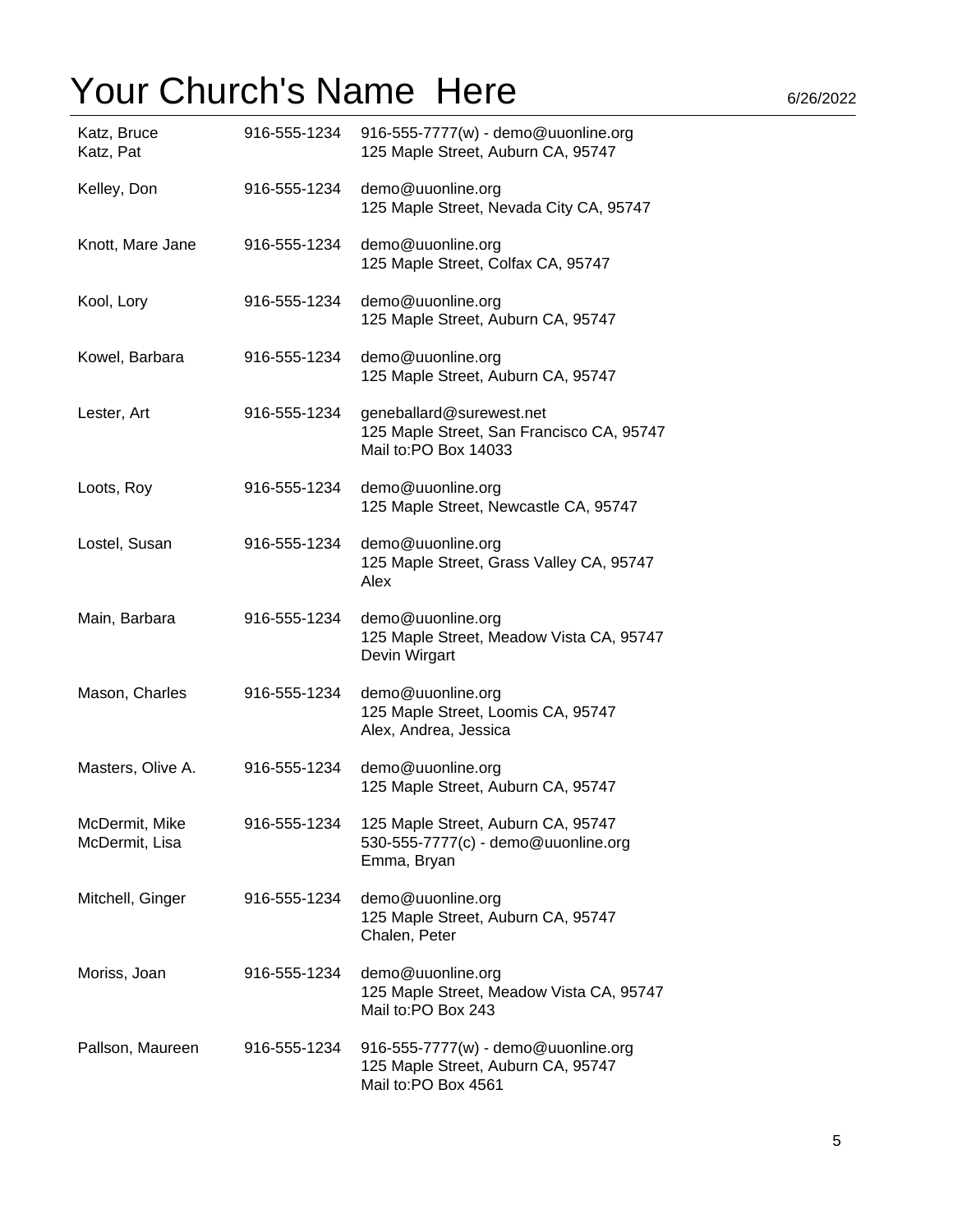| Park, Tony                          | 916-555-1234 | demo@uuonline.org<br>125 Maple Street, Rocklin CA, 95747                                                                                                                  |
|-------------------------------------|--------------|---------------------------------------------------------------------------------------------------------------------------------------------------------------------------|
| Parker, Bob                         | 916-555-1234 | 916-555-7777(w) - 530-555-7777(c) - demo@uuonline.org<br>125 Maple Street, Auburn CA, 95707                                                                               |
| Parker, Jamie                       | 916-555-1234 | 530-555-7777(c) - demo@uuonline.org<br>125 Maple Street, Auburn CA, 95747                                                                                                 |
| Paulson, John<br>Pawlson, Kathleen  | 916-555-1234 | 916-555-7777x2910(w) - 530-555-7777(c) - demo@uuonline.org<br>916-555-7777(w) - 530-555-7777(c)<br>125 Maple Street, Newcastle CA, 95747<br>Cindy Pawlson, Lauren Pawlson |
| Pawlson, Kathleen<br>Paulson, John  | 916-555-1234 | 916-555-7777(w) - 530-555-7777(c) - demo@uuonline.org<br>916-555-7777x2910(w) - 530-555-7777(c)<br>125 Maple Street, Newcastle CA, 95747<br>Cindy Pawlson, Lauren Pawlson |
| Payne, Lloyd                        | 916-555-1234 | demo@uuonline.org<br>125 Maple Street, Grass Valley CA, 95747                                                                                                             |
| Payton, Marrella & Bob 916-555-1234 |              | demo@uuonline.org<br>125 Maple Street, Auburn CA, 95747                                                                                                                   |
| Petersen, Suesie                    | 916-555-1234 | 530-555-4432(c) - demo@uuonline.org<br>125 Maple Street, Auburn CA, 95747<br>Chris Bingley, Cameron Bingley                                                               |
| Pratt, Carl                         | 916-555-1234 | demo@uuonline.org<br>125 Maple Street, Grass Valley CA, 95747                                                                                                             |
| Pratt, Linda                        | 916-555-1234 | demo@uuonline.org<br>125 Maple Street, Grass Valley CA, 95747                                                                                                             |
| Prime, Al                           | 916-555-1234 | 916-555-7777(w) - demo@uuonline.org<br>125 Maple Street, Auburn CA, 95747                                                                                                 |
| Prime, Alliene                      | 916-555-1234 | demo@uuonline.org<br>125 Maple Street, Auburn CA, 95707                                                                                                                   |
| Ramonds, Nancy                      | 916-555-1234 | demo@uuonline.org<br>125 Maple Street, Grass Valley CA, 95707                                                                                                             |
| Seamore, John                       | 916-555-1234 | demo@uuonline.org<br>125 Maple Street, Rocklin CA, 95747                                                                                                                  |
| Sewto, Larry                        | 916-555-1234 | demo@uuonline.org<br>125 Maple Street, Auburn CA, 95747                                                                                                                   |
| Sievers, Ann                        | 916-555-1234 | 916-555-7777(w) - demo@uuonline.org<br>125 Maple Street, Rocklin CA, 95707                                                                                                |